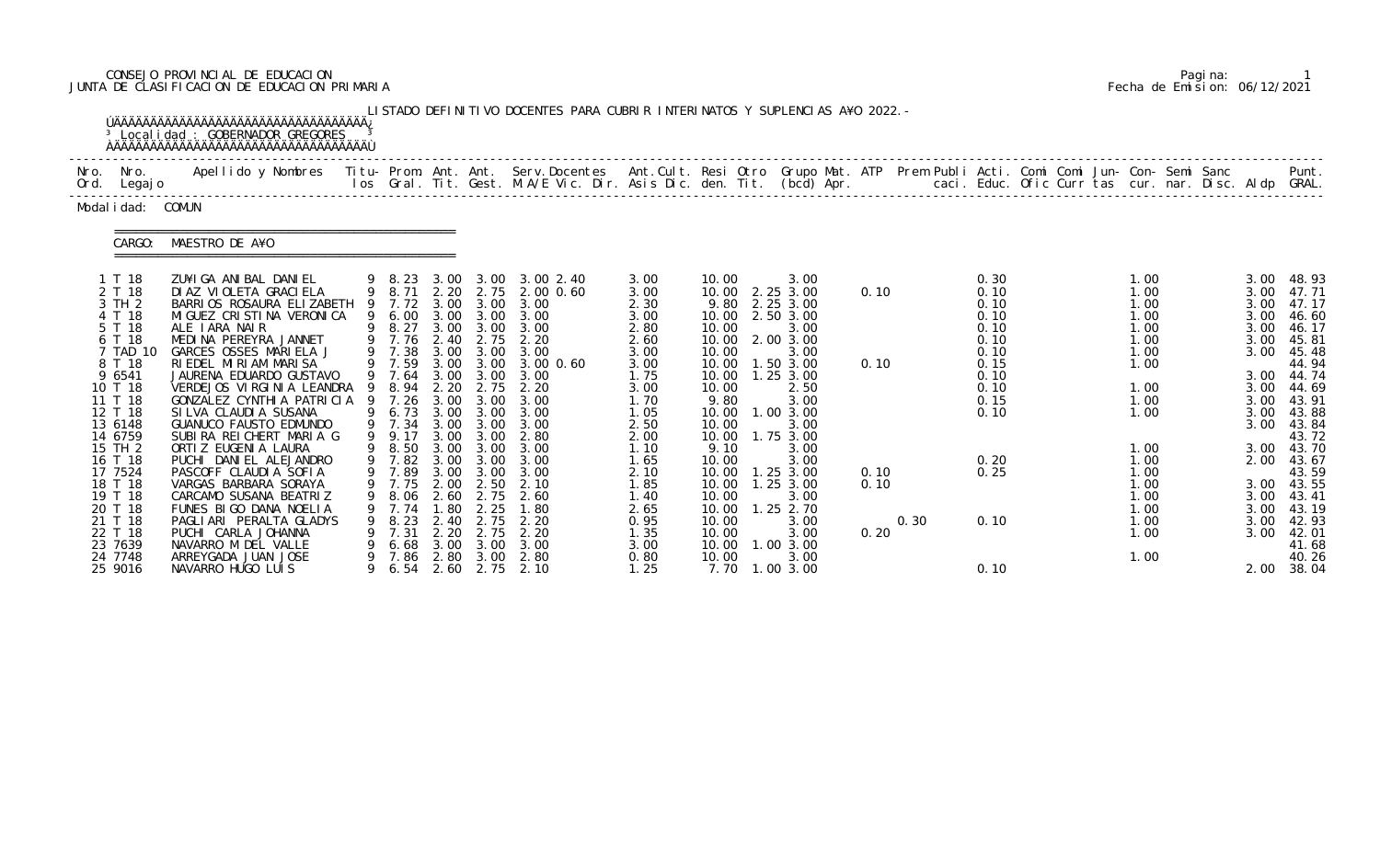# CONSEJO PROVINCIAL DE EDUCACION Pagina: 2 JUNTA DE CLASIFICACION DE EDUCACION PRIMARIA Fecha de Emision: 06/12/2021

| Ord. | Nro. Nro.<br>Legaj o                                                                                                                                                                                                                                                                    | Apellido y Nombres - Titu- Prom. Ant. Ant. Serv.Docentes - Ant.Cult. Resi Otro Grupo Mat. ATP - Prem Publi Acti. Comi Comi Jun- Con- Semi Sanc - - - Punt.<br>Ios Gral. Tit. Gest. M.A/E Vic. Dir. Asis Dic. den. Tit. (bcd) Apr.                                                                                                                                                                                                                                                                                                                                                                                                 |                                                                                                                                                                                                                               |                                                                                                                      |                                                                                                                       |                                                                                                                                                                                                                                      |                                                                                                                                                              |                                                                                                                                                                      |      |                                                                                                                                                                            |      |  |              |  |                              |  |                                              |                                                                                                                                                                                                                           |
|------|-----------------------------------------------------------------------------------------------------------------------------------------------------------------------------------------------------------------------------------------------------------------------------------------|-----------------------------------------------------------------------------------------------------------------------------------------------------------------------------------------------------------------------------------------------------------------------------------------------------------------------------------------------------------------------------------------------------------------------------------------------------------------------------------------------------------------------------------------------------------------------------------------------------------------------------------|-------------------------------------------------------------------------------------------------------------------------------------------------------------------------------------------------------------------------------|----------------------------------------------------------------------------------------------------------------------|-----------------------------------------------------------------------------------------------------------------------|--------------------------------------------------------------------------------------------------------------------------------------------------------------------------------------------------------------------------------------|--------------------------------------------------------------------------------------------------------------------------------------------------------------|----------------------------------------------------------------------------------------------------------------------------------------------------------------------|------|----------------------------------------------------------------------------------------------------------------------------------------------------------------------------|------|--|--------------|--|------------------------------|--|----------------------------------------------|---------------------------------------------------------------------------------------------------------------------------------------------------------------------------------------------------------------------------|
|      | CARGO:                                                                                                                                                                                                                                                                                  | MAESTRO DE A¥O                                                                                                                                                                                                                                                                                                                                                                                                                                                                                                                                                                                                                    |                                                                                                                                                                                                                               |                                                                                                                      |                                                                                                                       |                                                                                                                                                                                                                                      |                                                                                                                                                              |                                                                                                                                                                      |      |                                                                                                                                                                            |      |  |              |  |                              |  |                                              |                                                                                                                                                                                                                           |
|      | 26 T 18<br>27 T 18<br>28 T 18<br>29 T 18<br>30 10543<br>31 10517<br>32 12023<br>33 11870<br>34 7847<br>35 10801<br>36 10405<br>37 10847<br>38 12017<br>39 11698<br>40 12014<br>41 12012<br>42 12499<br>43 10527<br>44 12608<br>45 12855<br>46 12113<br>47 12187<br>48 12610<br>49 12793 | VOGT OLGA INES<br>PAZ FANY DEL VALLE<br>BONOMO ELBA ADRIANA<br>BONADA GISELA IVANA<br>OJEDA PEDRO REMBERTO<br>SOLORZA RODOLFO ALEJANDRO<br>QUI NTANA GONZALEZ KAREN<br>FUNES BIGO TAMARA YANINA<br>FERNANDEZ CARLOS ALBERTO<br>CA¥UMI L GABRI ELA<br>VI DELA ANDREA JESSI CA<br>VARGAS ANDREA CECILIA<br>CHACON BARRERA MARIA<br>SEGOVI A PAULA FABI ANA<br>BARRENECHEA ESTELA MARIS<br>SOSA MARIA ANGELICA<br>GABRIEL AUGUSTIN MARINE A 9 8.18<br>SOLORZA SI LVI NA SOLEDAD<br>MALLADA PERALTA CAMILA<br>VARGAS MARIELA ESTHER<br>GONZALEZ DINA ESTHER<br>GOMEZ YNGRY YULIET<br>VARGAS NATALIA ANAHI<br>NAVARRO HORACIO ESEQUIEL | 9 7.41 3.00<br>9 6.97 1.80<br>9 7.53 3.00<br>9 9.25<br>9 8.84<br>9 7.85<br>9 8.18<br>9 7.45<br>9 7.11<br>9 7.58<br>9 7.57<br>9 7.30<br>9 7.64<br>9 8.41<br>9 8.26<br>9 7.81<br>9 8.24<br>9 8.51<br>9 7.84<br>9 8.07<br>9 7.44 | 1.40<br>1.40<br>1.40<br>0.60<br>0.80<br>3.00<br>0.80<br>1.40<br>2.60<br>0.80<br>3.00<br>0.60<br>0.60<br>0.20<br>1.40 | 2.25<br>3.00<br>1.75<br>1.75<br>1.75<br>0.75<br>3.00<br>1.75<br>1.25<br>0.25<br>$0.40 \quad 0.25$<br>9 7.40 0.40 0.25 | 2.75 3.00<br>1.80<br>2.40<br>1.40<br>1.50<br>1.50<br>0.75 0.70<br>0.60<br>2.20<br>$1.00 \t 0.80$<br>1.75 0.60<br>1.40<br>$0.75$ 0.60<br>2.20<br>$0.75$ 0.70<br>$0.75$ 0.60<br>$1.75$ 1.40<br>1.60 0.75 0.50<br>9 7.83 1.40 0.75 0.10 | 0.50<br>0.45<br>0.40<br>1.45<br>1.75<br>1.20<br>0.10<br>2.75<br>0.05<br>1.05<br>3.00<br>2.40<br>0.40<br>1.90<br>0.20<br>1.80<br>0.25<br>0.10<br>2.20<br>0.10 | 6.30<br>7.70<br>6.30<br>4.90<br>10.00<br>10.00<br>10.00<br>7.70<br>10.00<br>9.80<br>4.20<br>10.00<br>2.80<br>10.00<br>9.80<br>10.00<br>4.90<br>10.00<br>5.60<br>1.40 | 3.50 | 7.00 1.25 3.00<br>2.50 2.70<br>2.80<br>2.10<br>2.50 2.10<br>1.00 2.10<br>5.50 0.90<br>0.90<br>3.00<br>1.20<br>0.90<br>2.10<br>0.90<br>2.10<br>0.90<br>0.90<br>2.10<br>0.60 | 0.10 |  | 0.10<br>0.15 |  | 1.00<br>1.00<br>1.00<br>1.00 |  | 3.00<br>3.00<br>3.00<br>3.00<br>3.00<br>3.00 | 37.91<br>37.77<br>36.83<br>36.75<br>36.74<br>35.80<br>35.73<br>35.25<br>35.16<br>3.00 34.58<br>34.02<br>33.75<br>33.09<br>30.66<br>30.41<br>29.46<br>29.43<br>29.04<br>28.16<br>22.54<br>21.92<br>24.78<br>17.05<br>16.54 |

|  | Pagi na: |                              |
|--|----------|------------------------------|
|  |          | Fecha de Emision: 06/12/2021 |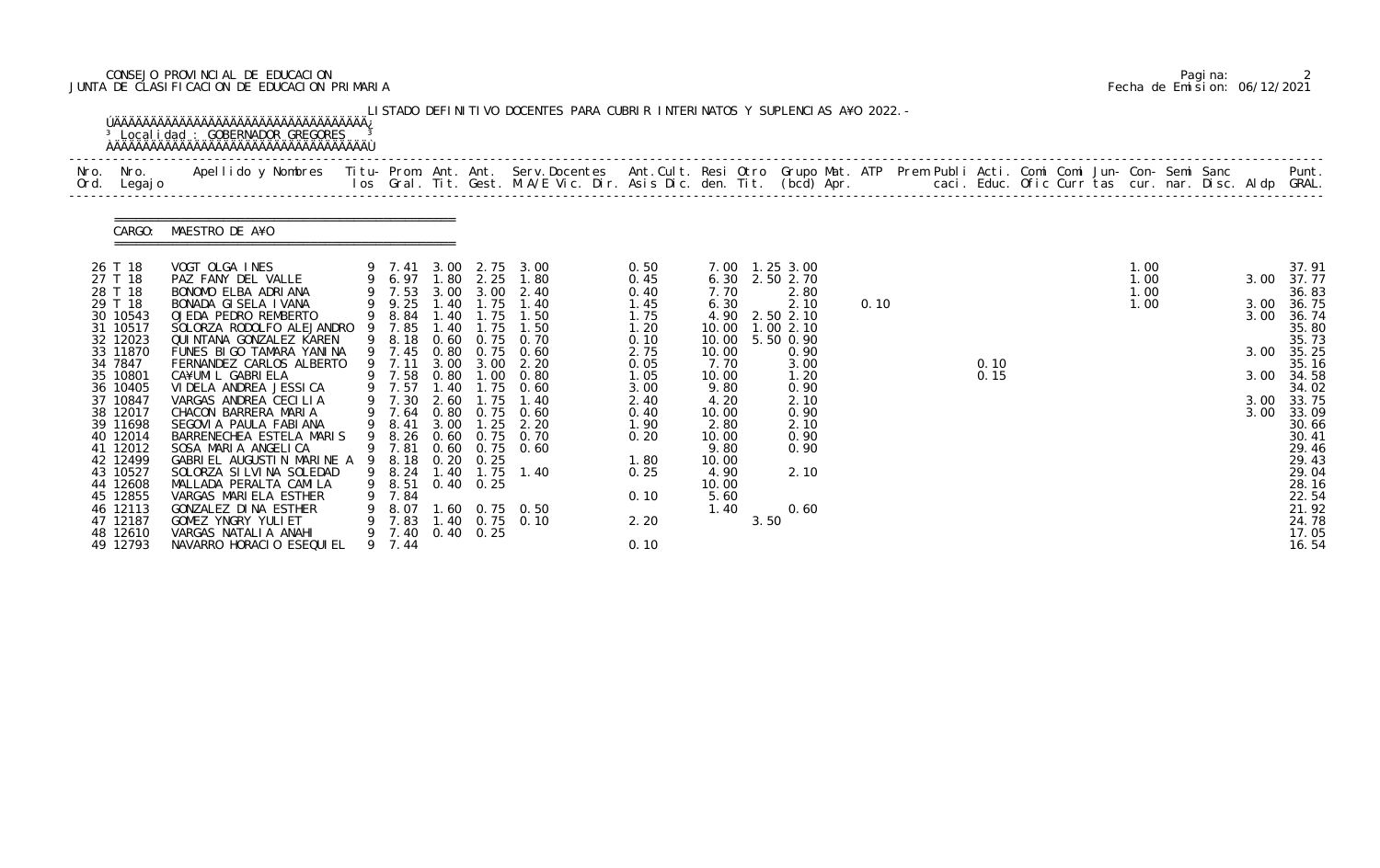# CONSEJO PROVINCIAL DE EDUCACION Pagina: 3 JUNTA DE CLASIFICACION DE EDUCACION PRIMARIA Fecha de Emision: 06/12/2021

|              |                                                                                        | <sup>3</sup> Local i dad : GOBERNADOR GREGORES                                                                                                                                                                                                            |        |                                                                                             |                                                      |                                                                   | LISTADO DEFINITIVO DOCENTES PARA CUBRIR INTERINATOS Y SUPLENCIAS A¥O 2022. - |                                                                      |                                                                      |                                                                                                         |              |      |                                                              |  |                                                              |  |                                                      |                                                                               |
|--------------|----------------------------------------------------------------------------------------|-----------------------------------------------------------------------------------------------------------------------------------------------------------------------------------------------------------------------------------------------------------|--------|---------------------------------------------------------------------------------------------|------------------------------------------------------|-------------------------------------------------------------------|------------------------------------------------------------------------------|----------------------------------------------------------------------|----------------------------------------------------------------------|---------------------------------------------------------------------------------------------------------|--------------|------|--------------------------------------------------------------|--|--------------------------------------------------------------|--|------------------------------------------------------|-------------------------------------------------------------------------------|
| Nro.<br>Ord. | Nro.<br>Legaj o                                                                        | Apellido y Nombres - Titu- Prom. Ant. Ant. Serv.Docentes - Ant.Cult. Resi Otro Grupo Mat. ATP Prem Publi Acti. Comi Comi Jun- Con- Semi Sanc - - - Punt.<br>Ios Gral. Tit. Gest. M.A/E Vic. Dir. Asis Dic. den. Tit. (bcd) Apr. -                         |        |                                                                                             |                                                      |                                                                   |                                                                              |                                                                      |                                                                      |                                                                                                         |              |      |                                                              |  |                                                              |  |                                                      |                                                                               |
|              | CARGO:                                                                                 | MAESTRO INTERNADO                                                                                                                                                                                                                                         |        |                                                                                             |                                                      |                                                                   |                                                                              |                                                                      |                                                                      |                                                                                                         |              |      |                                                              |  |                                                              |  |                                                      |                                                                               |
|              | 1 6759<br>2 TH 2<br>3 T 18<br>4 T 18<br>5 T 18<br>6 T 18<br>7 T 18<br>8 6541<br>9 T 18 | SUBIRA REICHERT MARIA G<br>BARRIOS ROSAURA ELIZABETH 6 7.72 3.00 3.00<br>DI AZ VI OLETA GRACI ELA<br>MI GUEZ CRI STI NA VERONI CA<br>ZU¥I GA ANI BAL DANI EL<br>ALE IARA NAIR<br>MEDINA PEREYRA JANNET<br>JAURENA EDUARDO GUSTAVO<br>RIEDEL MIRIAM MARISA |        | 9 9.17<br>6 8.71<br>$6\quad 6.00$<br>$6\quad 8.23$<br>6 8.27<br>6 7.76<br>6, 7.64<br>6 7.59 | 3.00<br>2.20<br>3.00<br>3.00<br>2.40<br>3.00<br>3.00 | 2.50<br>3.00<br>3.00 3.00<br>3.00<br>2.75<br>3.00<br>3.00         | 3.00 2.80<br>3.00<br>2.20<br>3.00<br>3.00<br>3.00<br>2.20<br>3.00<br>3.00    | 2.00<br>2.30<br>3.00<br>3.00<br>3.00<br>2.80<br>2.60<br>1.75<br>3.00 | 10.00<br>10.00<br>10.00<br>10.00<br>10.00<br>10.00<br>10.00<br>10.00 | 3.00<br>9.80 2.25 3.00<br>2.25 3.00<br>2.50 3.00<br>3.00<br>3.00<br>2.00 3.00<br>1.25 3.00<br>1.50 3.00 | 0.10<br>0.10 |      | 0.10<br>0.10<br>0.10<br>0.30<br>0.10<br>0.10<br>0.10<br>0.15 |  | 1.00<br>1.00<br>1.00<br>1.00<br>1.00<br>1.00<br>1.00         |  | 3.00<br>3.00<br>3.00<br>3.00<br>3.00<br>3.00<br>3.00 | 41.97<br>44.17<br>44.06<br>43.60<br>43.53<br>43.17<br>42.81<br>41.74<br>41.34 |
|              | 10 T 18<br>11 TH 2<br>12 T 18<br>13 T 18<br>14 7524<br>15 T 18<br>16 T 18<br>17 T 18   | SI LVA CLAUDI A SUSANA<br>ORTI Z EUGENI A LAURA<br>VERDEJOS VIRGINIA LEANDRA<br>PUCHI DANIEL ALEJANDRO<br>PASCOFF CLAUDIA SOFIA<br>VARGAS BARBARA SORAYA<br>CARCAMO SUSANA BEATRIZ<br>FUNES BIGO DANA NOELIA                                              |        | 6 6.73<br>$6\quad 8.50$<br>8.94<br>$6$ 7.82<br>6 7.89<br>6 7.75<br>6 8.06<br>6, 7.74        | 3.00<br>2.20<br>3.00<br>3.00<br>2.00<br>2.60<br>1.80 | 3.00<br>3.00 3.00<br>1.75<br>3.00<br>3.00<br>2.50<br>2.75<br>2.25 | 3.00<br>3.00<br>2.20<br>3.00<br>3.00<br>2.10<br>2.60<br>1.80                 | 1.05<br>1.10<br>3.00<br>1.65<br>2.10<br>1.85<br>1.40<br>2.65         | 10.00<br>9.10<br>10.00<br>10.00<br>10.00<br>10.00<br>10.00<br>10.00  | 1.00 3.00<br>3.00<br>2.50<br>3.00<br>$1.25$ $3.00$<br>1.253.00<br>3.00<br>$1.25$ $2.70$                 | 0.10<br>0.10 |      | 0.10<br>0.10<br>0.20<br>0.25                                 |  | 1.00<br>1.00<br>1.00<br>1.00<br>1.00<br>1.00<br>1.00<br>1.00 |  | 3.00<br>3.00<br>2.00<br>3.00<br>3.00<br>3.00         | 3.00 40.88<br>40.70<br>40.69<br>40.67<br>40.59<br>40.55<br>40.41<br>40.19     |
|              | 18 7639<br>19 T 18<br>20 T 18<br>21 T 18<br>22 4636<br>23 6148                         | NAVARRO M DEL VALLE<br>PAGLIARI PERALTA GLADYS<br>GONZALEZ CYNTHIA PATRICIA<br>PUCHI CARLA JOHANNA<br>GONZALEZ JOVI TA VALERIA<br>GUANUCO FAUSTO EDMUNDO                                                                                                  | 6<br>6 | 66.68<br>$6\quad 8.23\quad 2.40$<br>7.26<br>7.31<br>$6\quad 6.90$<br>$6 \quad 7.34$         | 3.00<br>3.00<br>2.20<br>3.00<br>3.00                 | 3.00<br>1.50<br>0.50<br>2.00<br>3.00<br>3.00                      | 3.00<br>2.20<br>3.00<br>2.20<br>3.00<br>3.00                                 | 3.00<br>0.95<br>1.70<br>1.35<br>3.00<br>2.50                         | 10.00<br>10.00<br>9.80<br>10.00<br>10.00<br>10.00                    | 1.00 3.00<br>3.00<br>3.10<br>3.00<br>3.00<br>3.00                                                       | 0.20         | 0.30 | 0.10<br>0.15<br>0.35                                         |  | 1.00<br>1.00<br>1.00                                         |  | 3.00<br>3.00                                         | 38.68<br>3.00 38.68<br>38.51<br>38.26<br>38.25<br>37.84                       |
|              | 24 7748<br>25 9016<br>26 T 18                                                          | ARREYGADA JUAN JOSE<br>NAVARRO HUGO LUIS<br>VOGT OLGA INES                                                                                                                                                                                                |        | 7.86<br>$6\quad 6.54$                                                                       | 2.80<br>2.60                                         | 3.00<br>2.75                                                      | 2.80<br>2.10<br>6 7.41 3.00 2.25 3.00                                        | 0.80<br>1.25<br>0.50                                                 | 10.00<br>7.70<br>7.00                                                | 3.00<br>1.00 3.00<br>$1.25$ $3.00$                                                                      |              |      | 0.10                                                         |  | 1.00<br>1.00                                                 |  | 2.00                                                 | 37.26<br>35.04<br>34.41                                                       |

|  | Pagi na: |                              |
|--|----------|------------------------------|
|  |          | Fecha de Emision: 06/12/2021 |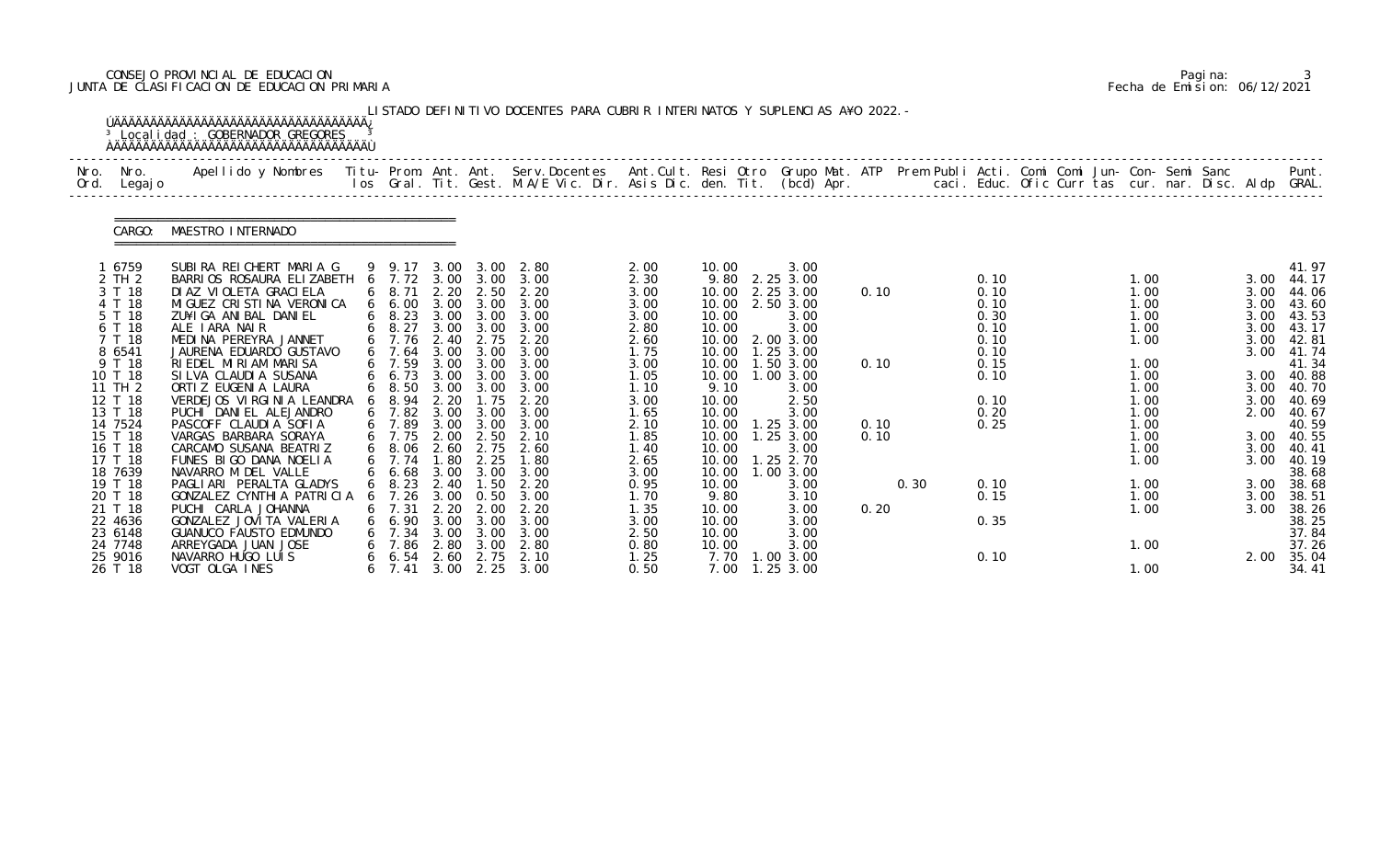# CONSEJO PROVINCIAL DE EDUCACION Pagina: 4 JUNTA DE CLASIFICACION DE EDUCACION PRIMARIA Fecha de Emision: 06/12/2021

| Nro.<br>Ord. | Nro.<br>Legaj o                                          | Apellido y Nombres - Titu- Prom. Ant. Ant. Serv.Docentes - Ant.Cult. Resi Otro Grupo Mat. ATP Prem Publi Acti. Comi Comi Jun- Con- Semi Sanc - - - - Punt.<br>Ios Gral. Tit. Gest. M.A/E Vic. Dir. Asis Dic. den. Tit. (bcd) Apr. |                                                               |                              |                              |                                                                   |                                      |                                          |      |                                             |      |  |      |  |              |                      |                                           |
|--------------|----------------------------------------------------------|-----------------------------------------------------------------------------------------------------------------------------------------------------------------------------------------------------------------------------------|---------------------------------------------------------------|------------------------------|------------------------------|-------------------------------------------------------------------|--------------------------------------|------------------------------------------|------|---------------------------------------------|------|--|------|--|--------------|----------------------|-------------------------------------------|
|              | CARGO:                                                   | MAESTRO INTERNADO                                                                                                                                                                                                                 |                                                               |                              |                              |                                                                   |                                      |                                          |      |                                             |      |  |      |  |              |                      |                                           |
|              | 27 T 18<br>28 T 18<br>29 10543<br>30 10517               | PAZ FANY DEL VALLE<br>BONADA GISELA IVANA<br>OJEDA PEDRO REMBERTO<br>SOLORZA RODOLFO ALEJANDRO                                                                                                                                    | $6$ $6$ 97<br>$6$ 9.25<br>$6$ 8.84<br>6 7.85                  | 1.80<br>1.40<br>1.40         | 1.40 1.75<br>1.75<br>1.75    | 2.00 1.60<br>1.40<br>1.50<br>1.50                                 | 0.45<br>1.45<br>1.75<br>1.20         | 6.30<br>6.30<br>4.90<br>10.00            |      | 2.50 2.40<br>2.10<br>2.50 2.10<br>1.00 2.10 | 0.10 |  |      |  | 1.00<br>1.00 | 3.00<br>3.00<br>3.00 | 34.02<br>33.75<br>33.74<br>32.80          |
|              | 31 12023<br>32 T 18<br>33 7847<br>34 10847<br>35 10405   | QUI NTANA GONZALEZ KAREN<br>BONOMO ELBA ADRIANA<br>FERNANDEZ CARLOS ALBERTO<br>VARGAS ANDREA CECILIA<br>VI DELA ANDREA JESSI CA                                                                                                   | $6\quad 8.18$<br>$6$ 7.53<br>$6$ 7.11<br>6 7.30<br>6 7.57     | 3.00<br>3.00<br>2.60<br>1.40 | 1.75<br>2.75<br>1.75<br>1.00 | 0.60 0.75 0.70<br>2.40<br>2.20<br>1.40<br>0.60                    | 0.10<br>0.40<br>0.05<br>2.40<br>3.00 | 10.00<br>7.70<br>7.70<br>4.20<br>9.80    |      | 5.50 0.90<br>2.80<br>3.00<br>2.10<br>0.90   |      |  | 0.10 |  | 1.00         | 3.00                 | 32.73<br>32.58<br>31.91<br>30.75<br>30.27 |
|              | 36 11870<br>37 10801<br>38 11698<br>39 12014<br>40 12499 | FUNES BIGO TAMARA YANINA<br>CA¥UMIL GABRIELA<br>SEGOVIA PAULA FABIANA<br>BARRENECHEA ESTELA MARIS<br>GABRIEL AUGUSTIN MARINE A                                                                                                    | 6, 7.45<br>6 7.58<br>6 8.41<br>$6\quad 8.26$<br>$6\quad 8.18$ | 0.80<br>0.60<br>3.00         | 0.25<br>$0.20$ $0.25$        | 0.60<br>$1.00 \quad 0.80$<br>$1.00$ $2.20$<br>0.60 0.50 0.70      | 2.75<br>1.05<br>1.90<br>0.20<br>1.80 | 10.00<br>10.00<br>2.80<br>10.00<br>10.00 |      | 0.90<br>1.20<br>2.10<br>0.90                |      |  | 0.15 |  |              |                      | 28.75<br>28.38<br>27.41<br>27.16<br>26.43 |
|              | 41 10527<br>42 12012<br>43 12855<br>44 12113<br>45 12187 | SOLORZA SI LVI NA SOLEDAD<br>SOSA MARIA ANGELICA<br>VARGAS MARIELA ESTHER<br>GONZALEZ DINA ESTHER<br>GOMEZ YNGRY YULI ET                                                                                                          | $6$ 7.81<br>6 7.84<br>6 8.07<br>6 7.83                        |                              | $1.40 \quad 0.75$            | 6 8.24 1.40 1.75 1.40<br>$0.60$ $0.25$ $0.60$<br>$1.60$ 0.25 0.50 | 0.25<br>0.10<br>2.20                 | 4.90<br>9.80<br>5.60<br>1.40             | 3.50 | 2.10<br>0.90<br>0.60                        |      |  |      |  |              |                      | 26.04<br>25.96<br>19.54<br>18.42<br>21.68 |
|              | 46 12793<br>47 5555                                      | NAVARRO HORACIO ESEQUIEL<br>MENDI ETA MARTIN HORACIO                                                                                                                                                                              | 6, 7.44                                                       |                              |                              | 3 7.12 3.00 3.00 3.00                                             | 0.10<br>0.20                         | 10.00                                    |      | 3.00                                        |      |  | 0.35 |  |              | 3.00                 | 13.54<br>35.67                            |

===============================================

CARGO: MAESTRO ESP.EDUC.ARTISTICA:PLASTICA

===============================================

|  | Pagi na: |                              |
|--|----------|------------------------------|
|  |          | Fecha de Emision: 06/12/2021 |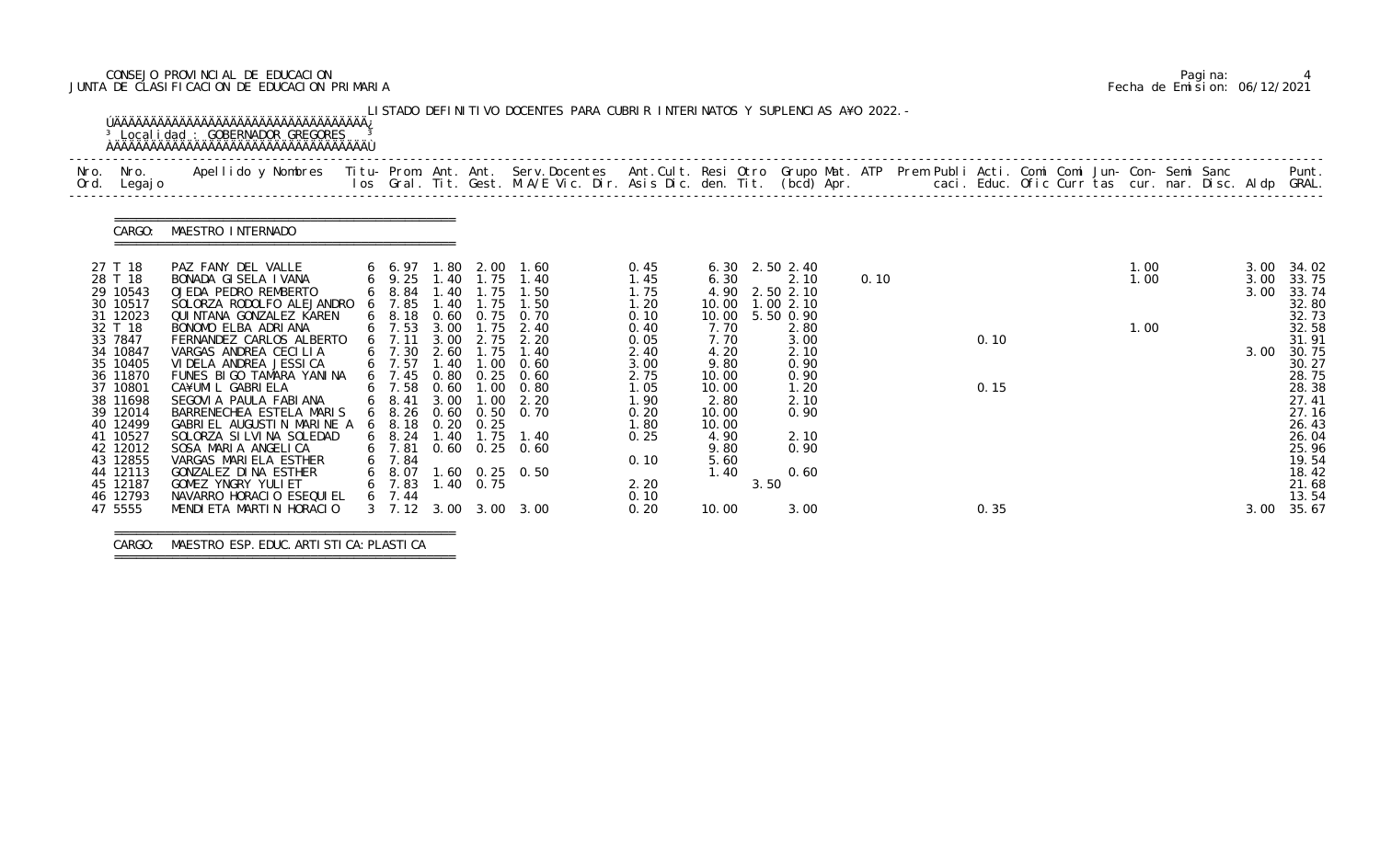# CONSEJO PROVINCIAL DE EDUCACION Pagina: 5 JUNTA DE CLASIFICACION DE EDUCACION PRIMARIA Fecha de Emision: 06/12/2021

| Ord. Legajo                  | Nro. Nro. Apellido y Nombres Titu-Prom. Ant. Ant. Serv.Docentes Ant.Cult. Resi Otro Grupo Mat. ATP Prem Publi Acti. Comi Comi Jun-Con-Semi Sanc |             |      |                                                                         |                      |                           |                                |      | los Gral. Tit. Gest. M.A/E Vic. Dir. Asis Dic. den. Tit. (bcd) Apr.       caci. Educ. Ofic Curr tas cur. nar. Disc. Aldp GRAL. |                      |      | Punt.                        |
|------------------------------|-------------------------------------------------------------------------------------------------------------------------------------------------|-------------|------|-------------------------------------------------------------------------|----------------------|---------------------------|--------------------------------|------|--------------------------------------------------------------------------------------------------------------------------------|----------------------|------|------------------------------|
|                              | CARGO: MAESTRO ESP. EDUC. ARTI STI CA: PLASTI CA                                                                                                |             |      |                                                                         |                      |                           |                                |      |                                                                                                                                |                      |      |                              |
| 1 T 18<br>2 TH 2             | ARRUA CARINA PAOLA<br>GEREZ MIRIAM ELIZABET                                                                                                     |             |      | 9 7.41 3.00 3.00 3.00<br>9 6.60 3.00 3.00 3.00                          | 3.00<br>3.00         | 10.00<br>10.00            | 3.00 0.20<br>3.00              | 0.30 | 0.05                                                                                                                           | 1.00<br>1.00         | 2.00 | 3.00 45.96<br>43.60          |
| CARGO:                       | PES ED. ARTI STI CA: PLASTI CO VI SUAL                                                                                                          |             |      |                                                                         |                      |                           |                                |      |                                                                                                                                |                      |      |                              |
| 1 T 18<br>2 TH 2<br>3 T 18   | ARRUA CARINA PAOLA<br>GEREZ MIRIAM ELIZABET<br>URIBE GABRIELA NOEMI                                                                             |             |      | 9 7.41 3.00 3.00 3.00<br>9 6.60 3.00 3.00 3.00<br>3 7.04 2.40 1.75 1.60 | 3.00<br>3.00<br>1.30 | 10.00<br>10.00<br>10.00   | $3.00 \, 0.20$<br>3.00<br>2.40 | 0.30 | 0.05                                                                                                                           | 1.00<br>1.00<br>1.00 | 2.00 | 3.00 45.96<br>43.60<br>30.49 |
| CARGO:                       | MAESTRO ESP. EDUC. ARTI STI CA: MUSI CA                                                                                                         |             |      |                                                                         |                      |                           |                                |      |                                                                                                                                |                      |      |                              |
| 1 10108<br>2 T 18<br>3 12613 | PE¥ALVER RODRIGUEZ DIEGO<br>MENCO SANTIAGO ARIEL<br>ENRICI SILVIA CRISTINA                                                                      | 9 7.27      | 1.60 | 9 6.92 3.00 2.25 1.80<br>9 8.91 0.80 1.00 0.70                          | 0.45<br>0.55         | 5.60<br>10.00  1.50  0.90 | 2.70                           |      |                                                                                                                                | 1.00                 | 3.00 | 34.72<br>34.36<br>17.87      |
| CARGO:                       | PES ED. ARTISTICA: MUSICA                                                                                                                       |             |      |                                                                         |                      |                           |                                |      |                                                                                                                                |                      |      |                              |
| 1 10108<br>2 T 18<br>3 12613 | PE¥ALVER RODRIGUEZ DIEGO<br>MENCO SANTIAGO ARIEL<br>ENRICI SILVIA CRISTINA                                                                      | 9 7.27 1.60 |      | 9 6.92 3.00 2.25 1.80<br>9 8.91 0.80 1.00 0.70                          | 0.45<br>0.55         | 5.60<br>10.00  1.50  0.90 | 2.70                           |      |                                                                                                                                | 1.00                 | 3.00 | 34.72<br>34.36<br>17.87      |

|  | Pagi na: |                              |
|--|----------|------------------------------|
|  |          | Fecha de Emision: 06/12/2021 |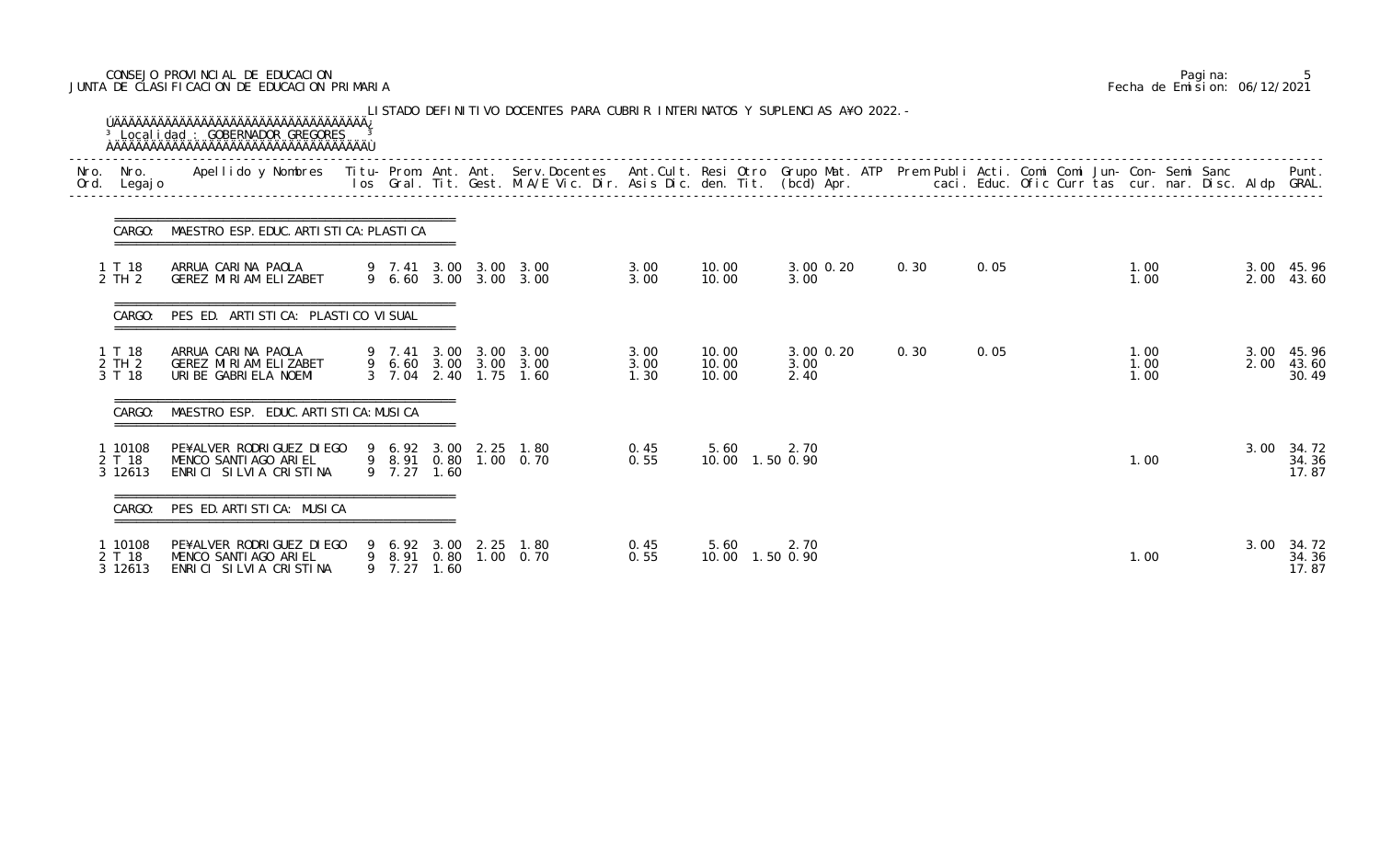# CONSEJO PROVINCIAL DE EDUCACION Pagina: 6 JUNTA DE CLASIFICACION DE EDUCACION PRIMARIA Fecha de Emision: 06/12/2021

| Nro. | Nro.<br>Ord. Legajo                                                                                                                                                                  | Apellido y Nombres Iitu-Prom. Ant. Ant. Serv.Docentes Ant.Cult. Resi Otro Grupo Mat. ATP Prem Publi Acti. Comi Comi Jun-Con-Semi Sanc Punt.<br>Ios Gral. Tit. Gest. M.A/E Vic. Dir. Asis Dic. den. Tit. (bcd) Apr.                                                                                                                                                                                                                                                                            |                                                                                                                                                                                       |                                                                              |                                                                                      |                                                                                                                  |                                                                                                              |                                                                                                                                                    |                                                                                              |  |                                      |                                      |                              |                                                                                                                                                       |
|------|--------------------------------------------------------------------------------------------------------------------------------------------------------------------------------------|-----------------------------------------------------------------------------------------------------------------------------------------------------------------------------------------------------------------------------------------------------------------------------------------------------------------------------------------------------------------------------------------------------------------------------------------------------------------------------------------------|---------------------------------------------------------------------------------------------------------------------------------------------------------------------------------------|------------------------------------------------------------------------------|--------------------------------------------------------------------------------------|------------------------------------------------------------------------------------------------------------------|--------------------------------------------------------------------------------------------------------------|----------------------------------------------------------------------------------------------------------------------------------------------------|----------------------------------------------------------------------------------------------|--|--------------------------------------|--------------------------------------|------------------------------|-------------------------------------------------------------------------------------------------------------------------------------------------------|
|      | CARGO:                                                                                                                                                                               | MAESTRO ESP. DE EDUCACION FISICA                                                                                                                                                                                                                                                                                                                                                                                                                                                              |                                                                                                                                                                                       |                                                                              |                                                                                      |                                                                                                                  |                                                                                                              |                                                                                                                                                    |                                                                                              |  |                                      |                                      |                              |                                                                                                                                                       |
|      | 1 TH 2<br>2 T 18<br>3 T 18<br>4 T 18<br>5 T 18<br>6 5611<br>7 6406<br>8 6417<br>9 6976<br>10 10972<br>11 7667<br>12 9768<br>13 11392<br>14 12060<br>15 12528<br>16 12617<br>17 12369 | SUBIRA DANIEL ANDRES<br>PAINEMIL PAOLA ALEJANDRA<br>RODRIGUEZ MARIA INES<br>MI¥O GERONIMO RAMON<br>GRASSANO CESAR NAHUEL<br>PUCHI MI REYA MARI BEL<br>HERBER DARIO MAURICIO<br>AGUI RRES TOMAS EDUARDO<br>SEGURA JAVI ER EDUARDO<br>BARRI ENTOS SANDOVAL DI ANA<br>LOMBRONI TABARES PABLO F<br>LENCIZA RODOLFO JAVIER<br>RUTHERFORD PARADA ADRIANA 9 8.44 1.00<br>LANESAN ALDANA MARIANEL<br>LOMBRONI TABARES AGOSTINA 9 7.64 0.20 0.25<br>HERRERO GONZALEZ OSCAR<br>ROMAN GUI LLERMO FACUNDO | 9 8.59<br>9 7.79<br>9 7.81<br>9 7.72 3.00<br>9 6.74<br>9 8.09<br>9 7.03<br>9 7.85<br>9 7.60<br>9 8.07<br>9 8.27<br>9 5.96 2.80<br>9 7.84 0.40 0.50<br>9 7.90 0.20<br>9 6.94 0.60 0.50 | 3.00<br>3.00<br>3.00<br>3.00<br>3.00<br>3.00<br>3.00<br>1.80<br>1.20<br>2.00 | 3.00<br>3.00<br>3.00<br>3.00<br>3.00<br>3.00<br>3.00<br>3.00<br>2.50<br>1.50<br>2.25 | 3.00<br>3.00<br>2.80<br>2.40<br>3.00<br>2.20<br>2.20<br>0.40<br>2.00<br>1.20<br>1.10<br>2.50 1.30<br>$0.75$ 0.60 | 3.00<br>3.00<br>0.90<br>0.70<br>0.80<br>2.90<br>2.65<br>2.60<br>0.65<br>0.30<br>1.80<br>1.35<br>0.45<br>0.10 | 10.00 1.75 3.00<br>10.00<br>9.80<br>9.80<br>10.00<br>10.00<br>9.10<br>10.00<br>10.00<br>10.00<br>10.00<br>7.00<br>10.00<br>10.00<br>10.00<br>10.00 | 3.00<br>3.00<br>3.00<br>3.00<br>3.00<br>3.00<br>0.60<br>3.00<br>1.80<br>1.50<br>1.80<br>0.90 |  | 0.25<br>0.95<br>0.30<br>0.30<br>0.10 | 1.00<br>1.00<br>1.00<br>1.00<br>1.00 | 3.00<br>3.00<br>3.00<br>3.00 | 45.59<br>43.74<br>43.31<br>42.62<br>42.54<br>41.49<br>39.28<br>36.55<br>36.55<br>36.07<br>35.92<br>31.71<br>31.14<br>27.74<br>27.19<br>27.10<br>17.04 |
|      | CARGO:                                                                                                                                                                               | MAESTRO ESPECIAL DE INGLES                                                                                                                                                                                                                                                                                                                                                                                                                                                                    |                                                                                                                                                                                       |                                                                              |                                                                                      |                                                                                                                  |                                                                                                              |                                                                                                                                                    |                                                                                              |  |                                      |                                      |                              |                                                                                                                                                       |
|      | 1 LEG<br>2 12121                                                                                                                                                                     | LAPEJRUSK RITA JUDHIT<br>RODRIGUEZ DE CASTRO                                                                                                                                                                                                                                                                                                                                                                                                                                                  | $6 \quad$                                                                                                                                                                             |                                                                              |                                                                                      | 9 9.22 1.80 2.50 2.00<br>$0.60$ $0.75$ $0.50$                                                                    | 0.60                                                                                                         | 6.30<br>10.00                                                                                                                                      | 3.00<br>0.60                                                                                 |  |                                      | 1.00                                 |                              | 35.42<br>18.45                                                                                                                                        |

|  | Pagi na: |                              |
|--|----------|------------------------------|
|  |          | Fecha de Emision: 06/12/2021 |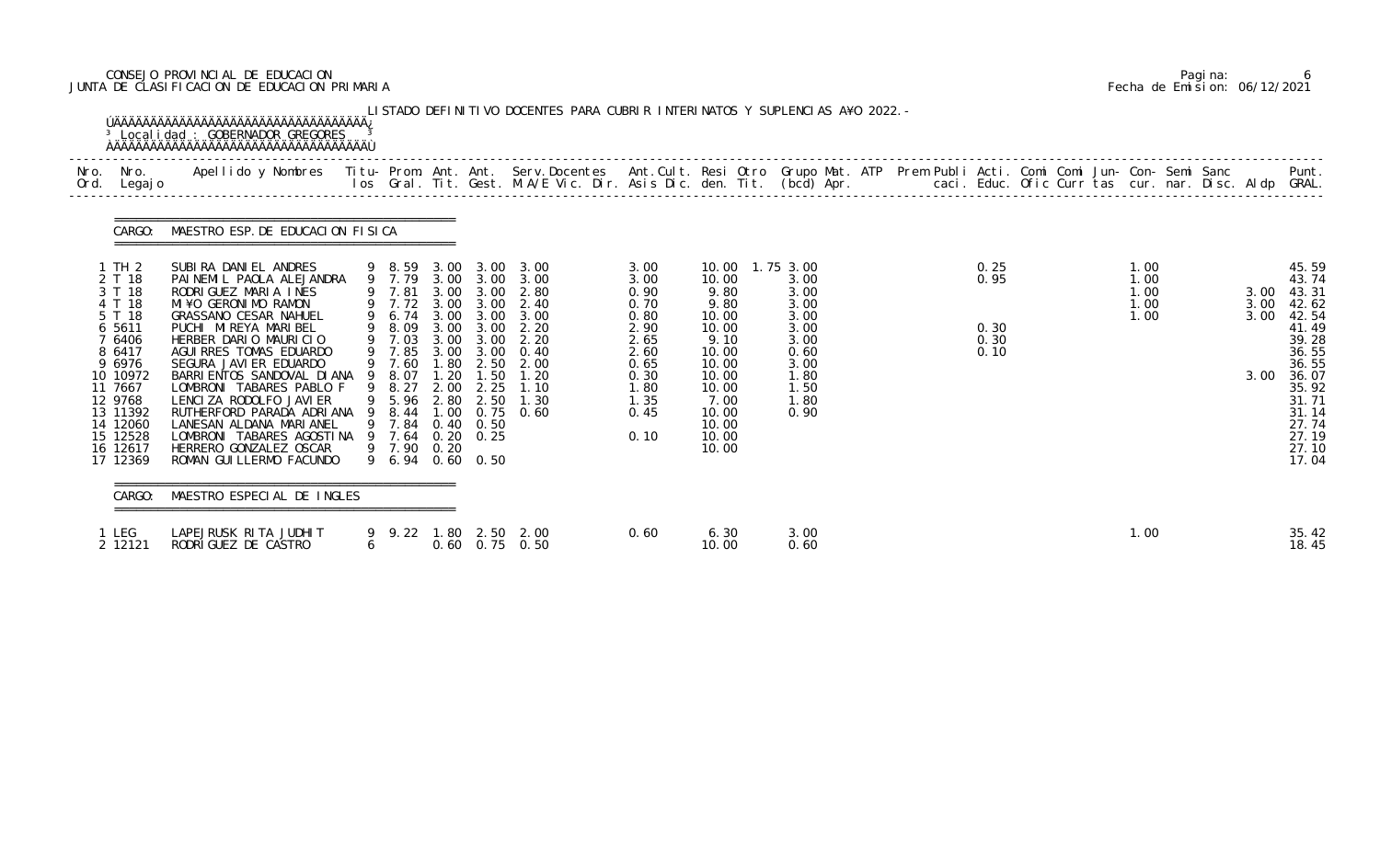# CONSEJO PROVINCIAL DE EDUCACION Pagina: 7 JUNTA DE CLASIFICACION DE EDUCACION PRIMARIA Fecha de Emision: 06/12/2021

| Nro.<br>Ord. | Nro.<br>Legaj o              | Apellido y Nombres - Titu- Prom. Ant. Ant. Serv.Docentes - Ant.Cult. Resi Otro Grupo Mat. ATP Prem Publi Acti. Comi Comi Jun- Con- Semi Sanc - - - - Punt.<br>Ios Gral. Tit. Gest. M.A/E Vic. Dir. Asis Dic. den. Tit. (bcd) Apr. |               |           |                                      |                                                |                      |                        |              |      |      |      |                         |
|--------------|------------------------------|-----------------------------------------------------------------------------------------------------------------------------------------------------------------------------------------------------------------------------------|---------------|-----------|--------------------------------------|------------------------------------------------|----------------------|------------------------|--------------|------|------|------|-------------------------|
|              | CARGO:                       | PES LENGUA EXTRANJERA: INGLES                                                                                                                                                                                                     |               |           |                                      |                                                |                      |                        |              |      |      |      |                         |
|              | 1 LEG<br>2 12121             | LAPEJRUSK RITA JUDHIT<br>RODRIGUEZ DE CASTRO                                                                                                                                                                                      |               | $6 \quad$ |                                      | 9 9.22 1.80 2.50 2.00<br>$0.60$ $0.75$ $0.50$  | 0.60                 | 6.30<br>10.00          | 3.00<br>0.60 |      | 1.00 |      | 35.42<br>18.45          |
|              | CARGO:                       | ASIST. MEDIOS A/C GAB. DE INFORMATICA                                                                                                                                                                                             |               |           |                                      |                                                |                      |                        |              |      |      |      |                         |
|              | 7068<br>2 10423<br>3 12165   | THOMAS RABADAN MANUELA<br>ALVARADO NESTOR MARCELO<br>WEINMEISTER ALEXIS DAMIAN                                                                                                                                                    |               |           | 3 6.82 2.80 1.25<br>3 7.79 1.40 0.75 | $6\quad 6.23\quad 3.00\quad 3.00\quad 3.00$    | 1.65<br>0.10         | 10.00<br>8.40          | 3.00 1.00    | 0.10 |      | 3.00 | 39.98<br>22.27<br>13.04 |
|              | CARGO:                       | PES EDUCACION TECNOLOGICA                                                                                                                                                                                                         |               |           |                                      |                                                |                      |                        |              |      |      |      |                         |
|              | 1 T 18                       | MI CHELOUD VANESA CAROLINA 9 7.19 3.00 1.75 3.00                                                                                                                                                                                  |               |           |                                      |                                                |                      | 10.00                  | 3.00         |      | 1.00 |      | 37.94                   |
|              |                              | CARGO: PES FORMACION ETICA Y CIUDADANA                                                                                                                                                                                            |               |           |                                      |                                                |                      |                        |              |      |      |      |                         |
|              | 1 10906<br>2 T 18<br>3 12611 | BENINCA MARTA ELIZABETH<br>FARINA KARLA ELIZABETH<br>TOBIO VALERIA AMALIA                                                                                                                                                         | $\mathcal{S}$ |           | $0.20 \quad 0.25$                    | 9 6.55 1.40 1.50 0.60<br>6 4.72 3.00 1.75 2.00 | 0.85<br>0.55<br>0.20 | 2.80<br>10.00<br>10.00 | 0.90<br>3.00 |      | 1.00 | 3.00 | 23.60<br>35.02<br>13.65 |

|  | Pagi na: |                              |
|--|----------|------------------------------|
|  |          | Fecha de Emision: 06/12/2021 |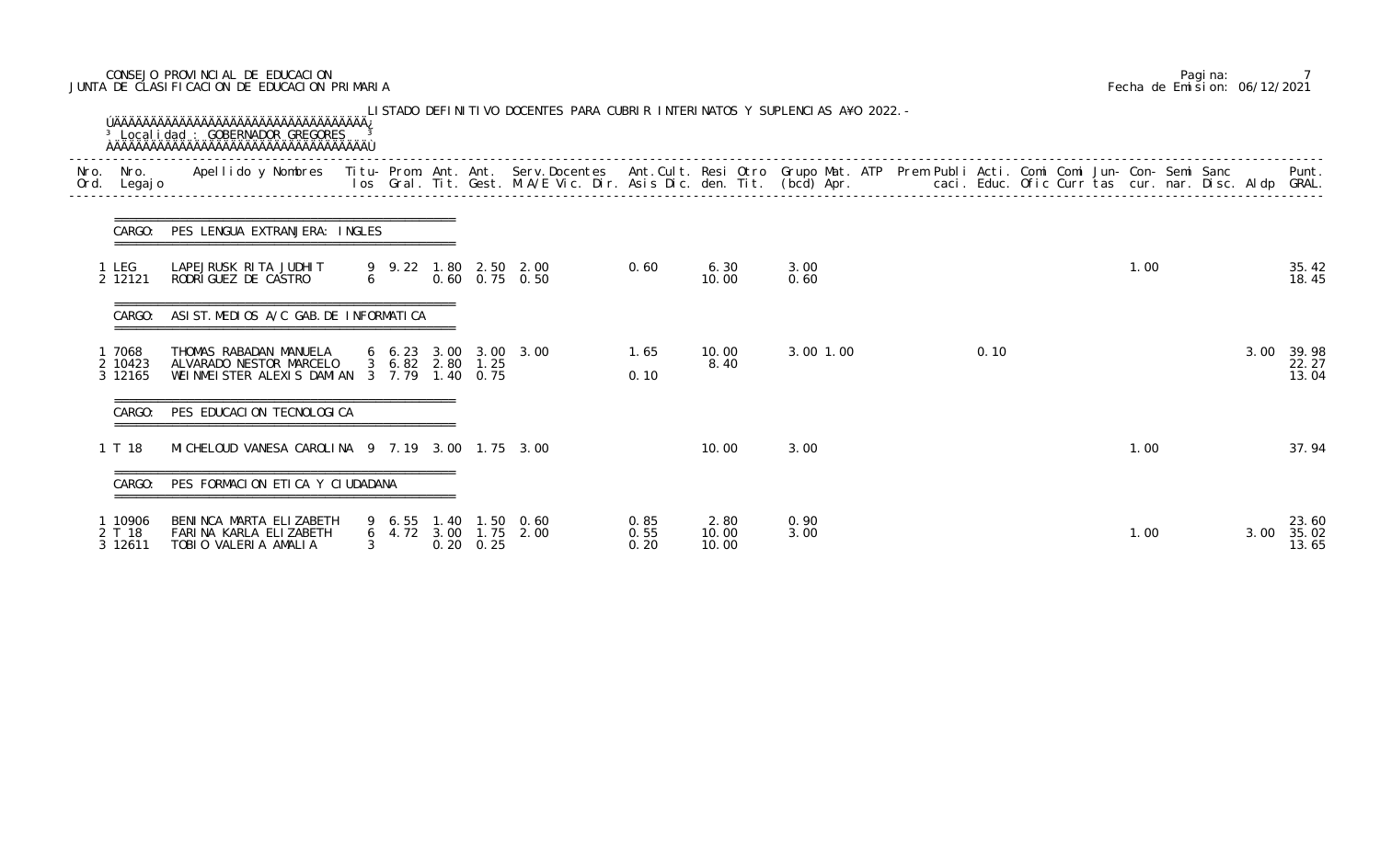# CONSEJO PROVINCIAL DE EDUCACION Pagina: 8 JUNTA DE CLASIFICACION DE EDUCACION PRIMARIA Fecha de Emision: 06/12/2021

|                                                                                                                                                                                                                                                                          | <sup>3</sup> Local i dad : GOBERNADOR GREGORES                                                                                                                                                                                                                                                                                                                                                                                                                                                                                                                                                                                                             |        |                                                                                                                                                                                                                                            |                                                                                                                                                           |                                                                                                                                                                              | LISTADO DEFINITIVO DOCENTES PARA CUBRIR INTERINATOS Y SUPLENCIAS A¥O 2022. -                                                                                                                                                          |                                                                                                                                                                                                               |                                                                                                                                                                                                                  |                                                                                                                                                                                                                                                                                             |                                      |      |                                                                                                                      |  |                                                                                                                                                                      |  |                                                                                                                      |                                                                                                                                                                                                                                                   |
|--------------------------------------------------------------------------------------------------------------------------------------------------------------------------------------------------------------------------------------------------------------------------|------------------------------------------------------------------------------------------------------------------------------------------------------------------------------------------------------------------------------------------------------------------------------------------------------------------------------------------------------------------------------------------------------------------------------------------------------------------------------------------------------------------------------------------------------------------------------------------------------------------------------------------------------------|--------|--------------------------------------------------------------------------------------------------------------------------------------------------------------------------------------------------------------------------------------------|-----------------------------------------------------------------------------------------------------------------------------------------------------------|------------------------------------------------------------------------------------------------------------------------------------------------------------------------------|---------------------------------------------------------------------------------------------------------------------------------------------------------------------------------------------------------------------------------------|---------------------------------------------------------------------------------------------------------------------------------------------------------------------------------------------------------------|------------------------------------------------------------------------------------------------------------------------------------------------------------------------------------------------------------------|---------------------------------------------------------------------------------------------------------------------------------------------------------------------------------------------------------------------------------------------------------------------------------------------|--------------------------------------|------|----------------------------------------------------------------------------------------------------------------------|--|----------------------------------------------------------------------------------------------------------------------------------------------------------------------|--|----------------------------------------------------------------------------------------------------------------------|---------------------------------------------------------------------------------------------------------------------------------------------------------------------------------------------------------------------------------------------------|
| Nro. Nro.<br>Ord. Legajo                                                                                                                                                                                                                                                 | Apellido y Nombres - Titu- Prom. Ant. Ant. Serv.Docentes - Ant.Cult. Resi Otro Grupo Mat. ATP Prem Publi Acti. Comi Comi Jun- Con- Semi Sanc - - - - Punt.<br>Ios Gral. Tit. Gest. M.A/E Vic. Dir. Asis Dic. den. Tit. (bcd) Apr.                                                                                                                                                                                                                                                                                                                                                                                                                          |        |                                                                                                                                                                                                                                            |                                                                                                                                                           |                                                                                                                                                                              |                                                                                                                                                                                                                                       |                                                                                                                                                                                                               |                                                                                                                                                                                                                  |                                                                                                                                                                                                                                                                                             |                                      |      |                                                                                                                      |  |                                                                                                                                                                      |  |                                                                                                                      |                                                                                                                                                                                                                                                   |
| Modal i dad: ADULTOS                                                                                                                                                                                                                                                     |                                                                                                                                                                                                                                                                                                                                                                                                                                                                                                                                                                                                                                                            |        |                                                                                                                                                                                                                                            |                                                                                                                                                           |                                                                                                                                                                              |                                                                                                                                                                                                                                       |                                                                                                                                                                                                               |                                                                                                                                                                                                                  |                                                                                                                                                                                                                                                                                             |                                      |      |                                                                                                                      |  |                                                                                                                                                                      |  |                                                                                                                      |                                                                                                                                                                                                                                                   |
| CARGO:                                                                                                                                                                                                                                                                   | MAESTRO DE SECCION ADULTOS                                                                                                                                                                                                                                                                                                                                                                                                                                                                                                                                                                                                                                 |        |                                                                                                                                                                                                                                            |                                                                                                                                                           |                                                                                                                                                                              |                                                                                                                                                                                                                                       |                                                                                                                                                                                                               |                                                                                                                                                                                                                  |                                                                                                                                                                                                                                                                                             |                                      |      |                                                                                                                      |  |                                                                                                                                                                      |  |                                                                                                                      |                                                                                                                                                                                                                                                   |
| 1 TAD 10<br>2 T 18<br>3 TH 2<br>4 T 18<br>5 T 18<br>6 6541<br>7 T 18<br>8 T 18<br>9 T 18<br>10 T 18<br>11 6148<br>12 6759<br>13 7524<br>14 T 18<br>15 TH 2<br>16 T 18<br>17 T 18<br>18 T 18<br>19 7639<br>20 T 18<br>21 T 18<br>22 T 18<br>23 T 18<br>24 7748<br>25 T 18 | GARCES OSSES MARIELA J<br>ZU¥I GA ANI BAL DANI EL<br>BARRIOS ROSAURA ELIZABETH<br>ALE IARA NAIR<br>MI GUEZ CRI STI NA VERONI CA<br>JAURENA EDUARDO GUSTAVO<br>RIEDEL MIRIAM MARISA<br>DI AZ VI OLETA GRACI ELA<br>PUCHI DANIEL ALEJANDRO<br>SILVA CLAUDIA SUSANA<br>GUANUCO FAUSTO EDMUNDO<br>SUBIRA REICHERT MARIA G<br>PASCOFF CLAUDIA SOFIA<br>MEDINA PEREYRA JANNET<br>ORTI Z EUGENI A LAURA<br>VERDEJOS VIRGINIA LEANDRA<br>CARCAMO SUSANA BEATRIZ<br>VARGAS BARBARA SORAYA<br>NAVARRO M DEL VALLE<br>PAGLIARI PERALTA GLADYS<br>FUNES BIGO DANA NOELIA<br>GONZALEZ CYNTHI A PATRICIA<br>PUCHI CARLA JOHANNA<br>ARREYGADA JUAN JOSE<br>VOGT OLGA INES | 9<br>9 | 9 7.38<br>9 8.23<br>7.72<br>9 8.27<br>9 6.00<br>9 7.64<br>9 7.59<br>8.71<br>9 7.82<br>9 6.73<br>9 7.34<br>9 9.17<br>9 7.89<br>9 7.76<br>9 8.50<br>9 8.94<br>9 8.06 2.60<br>9 7.75 2.00<br>6.68<br>8.23<br>9 7.74<br>7.26<br>7.31<br>9 7.86 | 3.00<br>3.00<br>3.00 3.00<br>3.00<br>3.00<br>2.20<br>3.00<br>3.00<br>3.00<br>3.00<br>3.00<br>2.40<br>2.20<br>3.00<br>2.40<br>. 80<br>3.00<br>2.20<br>2.80 | 3.00 2.50<br>3.00<br>2.25<br>3.00<br>3.00 3.00<br>1.50<br>3.00<br>2.50<br>2.75<br>3.00<br>2.50<br>1.25<br>1.50<br>2.00<br>1.25<br>2.00<br>.00<br>.00<br>0.75<br>1.25<br>2.00 | 3.00<br>3.00<br>2.75 2.40<br>2.40<br>2.00<br>2.80<br>3.00<br>1.20<br>3.00<br>3.00<br>2.00<br>1.80<br>2.20<br>1.20<br>3.00 2.25 2.00<br>1.20<br>1.60<br>1.10<br>2.00<br>2.00<br>0.80<br>1.20<br>1. 20<br>1.60<br>9 7.41 3.00 2.75 2.60 | $1.60$ $3.00$<br>3.00<br>2.30<br>2.80<br>3.00<br>1.75<br>3.00<br>3.00<br>1.65<br>1.05<br>2.50<br>2.00<br>2.10<br>2.60<br>1.10<br>3.00<br>1.40<br>1.85<br>3.00<br>0.95<br>2.65<br>1.70<br>1.35<br>0.80<br>0.50 | 10.00<br>10.00<br>9.80<br>10.00<br>10.00<br>10.00<br>10.00<br>10.00<br>10.00<br>10.00<br>10.00<br>10.00<br>10.00<br>9.10<br>10.00<br>10.00<br>10.00<br>10.00<br>10.00<br>10.00<br>9.80<br>10.00<br>10.00<br>7.00 | 3.00<br>3.00<br>2.25 3.00<br>3.00<br>2.50 2.70<br>1.25 3.00<br>10.00  1.50  3.00<br>2.25 1.80<br>3.00<br>1.00 3.00<br>3.00<br>1.75 2.70<br>$1.25$ $3.00$<br>2.00 1.80<br>3.00<br>1.80<br>2.40<br>$1.25$ 1.50<br>1.00 3.00<br>1.50<br>$1.25$ $1.20$<br>1.90<br>1.80<br>2.40<br>$1.25$ $2.10$ | 0.10<br>0.10<br>0.10<br>0.10<br>0.20 | 0.30 | 0.10<br>0.30<br>0.10<br>0.10<br>0.10<br>0.10<br>0.15<br>0.10<br>0.20<br>0.10<br>0.25<br>0.10<br>0.10<br>0.10<br>0.15 |  | 1.00<br>1.00<br>1.00<br>1.00<br>1.00<br>1.00<br>1.00<br>1.00<br>1.00<br>1.00<br>1.00<br>1.00<br>1.00<br>1.00<br>1.00<br>1.00<br>1.00<br>1.00<br>1.00<br>1.00<br>1.00 |  | 3.00<br>3.00<br>3.00<br>3.00<br>3.00<br>3.00<br>3.00<br>3.00<br>3.00<br>3.00<br>3.00<br>3.00<br>3.00<br>3.00<br>3.00 | 46.58<br>46.53<br>46.32<br>45.57<br>44.55<br>44.54<br>44.34<br>43.86<br>2.00 43.67<br>43.38<br>42.59<br>42.42<br>42.29<br>3.00 42.11<br>3.00 41.95<br>41.74<br>41.06<br>3.00 39.80<br>39.68<br>39.48<br>39.44<br>38.76<br>38.31<br>37.46<br>36.61 |

|  | Pagi na: |                              |
|--|----------|------------------------------|
|  |          | Fecha de Emision: 06/12/2021 |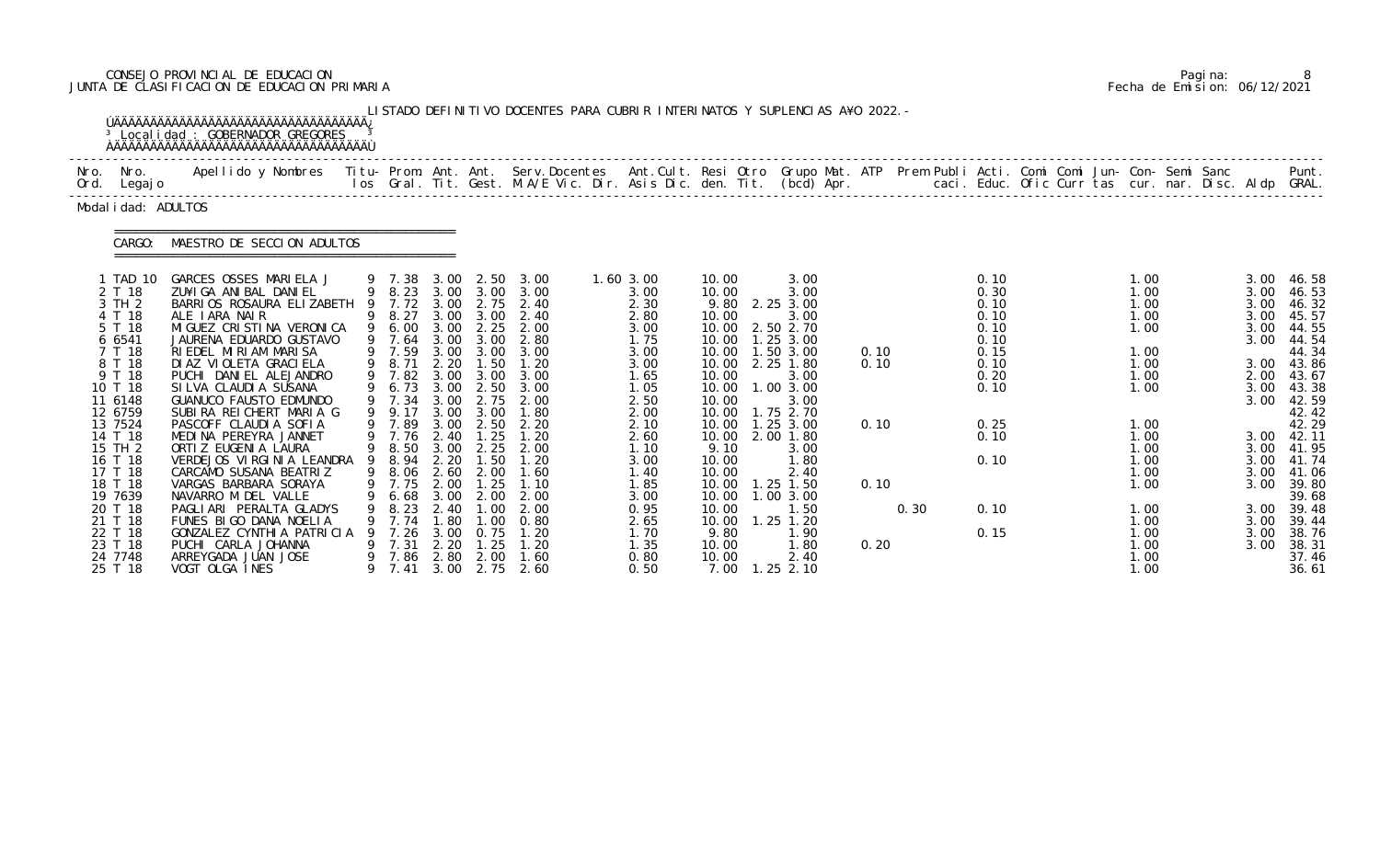# CONSEJO PROVINCIAL DE EDUCACION Pagina: 9 JUNTA DE CLASIFICACION DE EDUCACION PRIMARIA Fecha de Emision: 06/12/2021

|              |                                                                                                                 | <sup>3</sup> Local i dad : GOBERNADOR GREGORES                                                                                                                                                                                                                                          |             |                                                                                                          |                                                              |                                                                                                      | LISTADO DEFINITIVO DOCENTES PARA CUBRIR INTERINATOS Y SUPLENCIAS A¥O 2022. -                   |                                                                              |                                                                                                 |                                                                                                       |      |              |  |                      |  |                                      |                                                                                                      |
|--------------|-----------------------------------------------------------------------------------------------------------------|-----------------------------------------------------------------------------------------------------------------------------------------------------------------------------------------------------------------------------------------------------------------------------------------|-------------|----------------------------------------------------------------------------------------------------------|--------------------------------------------------------------|------------------------------------------------------------------------------------------------------|------------------------------------------------------------------------------------------------|------------------------------------------------------------------------------|-------------------------------------------------------------------------------------------------|-------------------------------------------------------------------------------------------------------|------|--------------|--|----------------------|--|--------------------------------------|------------------------------------------------------------------------------------------------------|
| Nro.<br>Ord. | Nro.<br>Legaj o                                                                                                 | Apellido y Nombres - Titu- Prom. Ant. Ant. Serv.Docentes - Ant.Cult. Resi Otro Grupo Mat. ATP Prem Publi Acti. Comi Comi Jun- Con- Semi Sanc - - - - Punt.<br>Ios Gral. Tit. Gest. M.A/E Vic. Dir. Asis Dic. den. Tit. (bcd) Apr.                                                       |             |                                                                                                          |                                                              |                                                                                                      |                                                                                                |                                                                              |                                                                                                 |                                                                                                       |      |              |  |                      |  |                                      |                                                                                                      |
|              | CARGO:                                                                                                          | MAESTRO DE SECCION ADULTOS                                                                                                                                                                                                                                                              |             |                                                                                                          |                                                              |                                                                                                      |                                                                                                |                                                                              |                                                                                                 |                                                                                                       |      |              |  |                      |  |                                      |                                                                                                      |
|              | 26 9016<br>27 T 18<br>28 T 18<br>29 10543<br>30 T 18<br>31 10517<br>32 7847<br>33 10847<br>34 11698<br>35 10527 | NAVARRO HUGO LUIS<br>PAZ FANY DEL VALLE<br>BONADA GISELA IVANA<br>OJEDA PEDRO REMBERTO<br>BONOMO ELBA ADRIANA<br>SOLORZA RODOLFO ALEJANDRO<br>FERNANDEZ CARLOS ALBERTO<br>VARGAS ANDREA CECILIA<br>SEGOVIA PAULA FABIANA<br>SOLORZA SI LVI NA SOLEDAD                                   | 9<br>9<br>9 | 9 6.54<br>9 6.97<br>9.25<br>8.84<br>9 7.53<br>7.85<br>9 7.11<br>9 7.30<br>9 8.41<br>9 8.24               | 2.60<br>1.40<br>1.40<br>3.00<br>.40<br>3.00<br>3.00          | 1. 25<br>1.80 0.50<br>0.50<br>0.50<br>1.25<br>0.50<br>1.50<br>2.60 0.50<br>1.00<br>$1.40 \quad 0.25$ | 1.00<br>0.80<br>0.40<br>0. 50<br>1.20<br>0.50<br>1.20<br>0.40<br>1.20                          | 1.25<br>0.45<br>1.45<br>1.75<br>0.40<br>1.20<br>0.05<br>2.40<br>1.90<br>0.25 | 6.30<br>6.30<br>4.90<br>7.70<br>10.00<br>7.70<br>4.20<br>2.80<br>4.90                           | 7.70 1.00 1.50<br>2.50 1.20<br>0.60<br>2.50 0.60<br>1.00<br>1.00 0.60<br>1.80<br>0.60<br>1.60<br>0.30 | 0.10 | 0.10<br>0.10 |  | 1.00<br>1.00<br>1.00 |  | 2.00<br>3.00<br>3.00<br>3.00<br>3.00 | 33.94<br>33.52<br>33.00<br>32.99<br>32.08<br>32.05<br>31.46<br>30.00<br>28.91<br>24.34               |
|              | CARGO:                                                                                                          | MAE. ESP. FLORI CULT., HUERTA Y JARDIN                                                                                                                                                                                                                                                  |             |                                                                                                          |                                                              |                                                                                                      |                                                                                                |                                                                              |                                                                                                 |                                                                                                       |      |              |  |                      |  |                                      |                                                                                                      |
|              | 1 12618<br>2 10801<br>3 6540<br>4 5555<br>5 5697<br>6 6931<br>7 7667<br>8 5255<br>9 T 18<br>10 11301<br>11 9179 | KOVACIC GREGORCZUK MARIA<br>CA¥UMI L GABRI ELA<br>VERA DORA MARINA<br>MENDI ETA MARTIN HORACIO<br>FERNANDEZ ROXANA BEATRIZ<br>CEBEYRA ADRIANA CARIME<br>LOMBRONI TABARES PABLO F<br>GIERL GUSTAVO ERNESTO<br>VARGAS BARBARA SORAYA<br>PAGLIARI PERALTA BIBIANA<br>ACOSTA ALVEAR DEBORAH | 6           | 5 9.32 2.20 1.50<br>3 8.00 3.00 3.00<br>6.79<br>6. 99<br>7.36<br>7.12<br>$3 \quad 7.51$<br>$3\quad 8.45$ | 0.20<br>3.00<br>3.00<br>2.60<br>3.00<br>3.00<br>3.00<br>1.60 | 3.00<br>3.00<br>3.00<br>3.00<br>0.50<br>1.25<br>2.00                                                 | 0.80<br>3.00<br>3 7.12 3.00 3.00 3.00<br>3.00<br>2.10<br>1.10<br>3.00<br>2.10<br>0.40<br>0. 20 | 1.05<br>1.30<br>0.20<br>0.40<br>1.05<br>1.80<br>1.85<br>0.60<br>0.15         | 10.00<br>10.00<br>10.00<br>10.00<br>10.00<br>10.00<br>10.00<br>10.00<br>10.00<br>10.00<br>10.00 | 1.20<br>3.00 0.20<br>3.00<br>3.00<br>3.00<br>3.00 1.50<br>3.00<br>$1.25$ $3.00$<br>0.60<br>0.30       | 0.10 | 0.15<br>0.10 |  | 1.00                 |  | 3.00<br>3.00<br>3.00<br>3.00<br>3.00 | 16.20<br>34.22<br>37.60<br>35.32<br>3.00 35.19<br>35.14<br>33.36<br>32.12<br>28.80<br>26.36<br>25.70 |

|  | Pagi na: |                              |
|--|----------|------------------------------|
|  |          | Fecha de Emision: 06/12/2021 |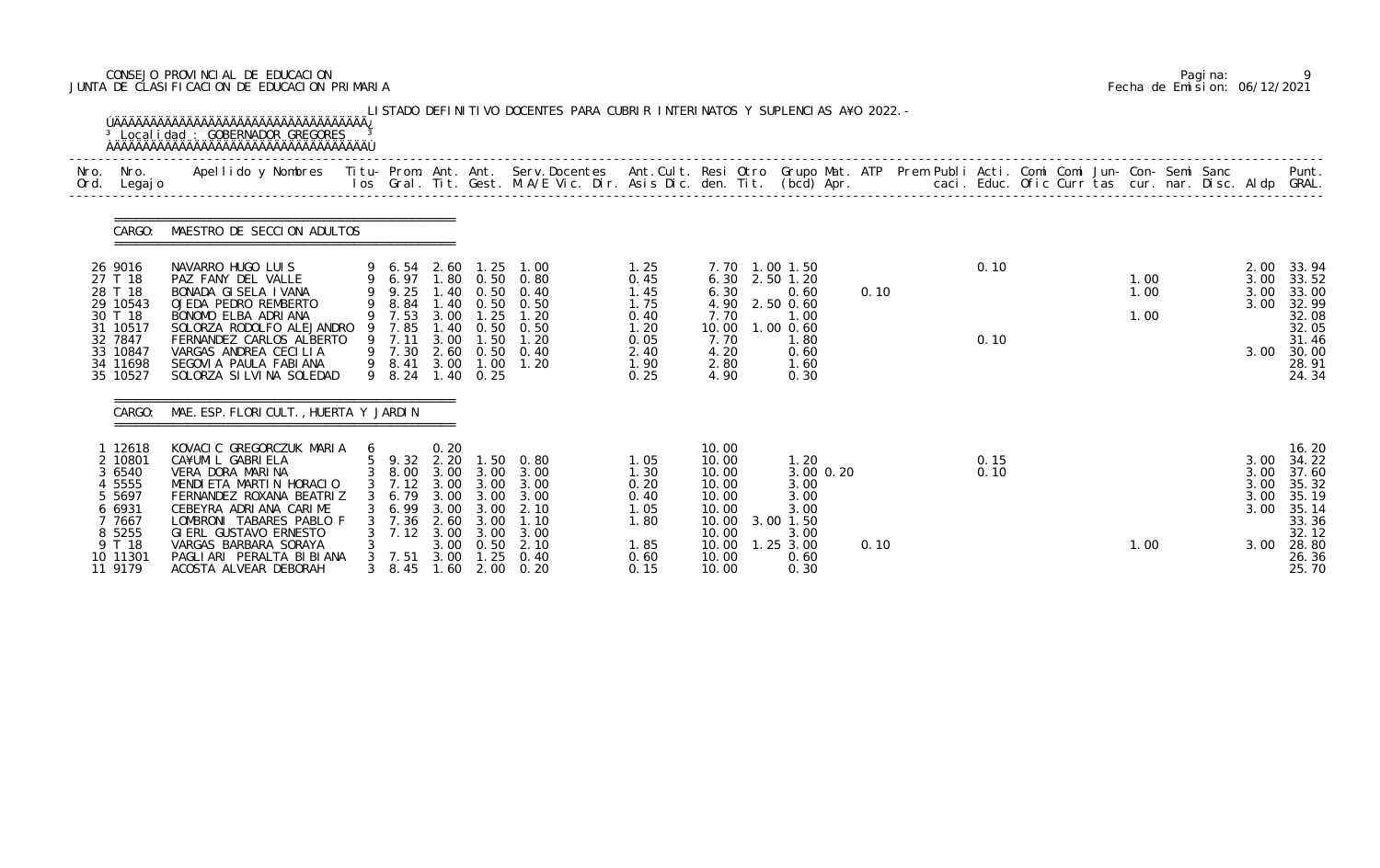# CONSEJO PROVINCIAL DE EDUCACION Pagina: 10 JUNTA DE CLASIFICACION DE EDUCACION PRIMARIA Fecha de Emision: 06/12/2021

| Nro. | Nro.<br>Ord. Legajo                                                                                                                                                             | Apellido y Nombres - Titu- Prom. Ant. Ant. Serv.Docentes - Ant.Cult. Resi Otro Grupo Mat. ATP Prem Publi Acti. Comi Comi Jun- Con- Semi Sanc - - - - Punt.<br>Ios Gral. Tit. Gest. M.A/E Vic. Dir. Asis Dic. den. Tit. (bcd) Apr.                                                                                                                                                                                               |                                 |                                                                                                                                                    |                                      |                                                                       |                                                    |                                              |                                                                                                                          |      |                                                                           |              |      |  |              |  |              |  |              |                                                                                                                                     |
|------|---------------------------------------------------------------------------------------------------------------------------------------------------------------------------------|---------------------------------------------------------------------------------------------------------------------------------------------------------------------------------------------------------------------------------------------------------------------------------------------------------------------------------------------------------------------------------------------------------------------------------|---------------------------------|----------------------------------------------------------------------------------------------------------------------------------------------------|--------------------------------------|-----------------------------------------------------------------------|----------------------------------------------------|----------------------------------------------|--------------------------------------------------------------------------------------------------------------------------|------|---------------------------------------------------------------------------|--------------|------|--|--------------|--|--------------|--|--------------|-------------------------------------------------------------------------------------------------------------------------------------|
|      |                                                                                                                                                                                 | CARGO: MAE. ESP. FLORI CULT., HUERTA Y JARDIN                                                                                                                                                                                                                                                                                                                                                                                   |                                 |                                                                                                                                                    |                                      |                                                                       |                                                    |                                              |                                                                                                                          |      |                                                                           |              |      |  |              |  |              |  |              |                                                                                                                                     |
|      | 12 11392<br>13 10824<br>14 8561<br>15 12806<br>16 12820<br>17 10789<br>18 11688<br>19 11689<br>20 12002<br>21 12739<br>22 12001<br>23 12615<br>24 11775<br>25 12612<br>26 12162 | RUTHERFORD PARADA ADRIANA 3 8.05 1.80 0.75 0.60<br>ACOSTA ALVEAR MARIANA<br>ZUDAIRE TABARES VALERIA<br>SEMINO MANRIQUE ALDO<br>QUI ROZ ALVEAR AI LEN<br>KOVACIC GONZALEZ PEDRO<br>PARADA ALVEAR CARLA<br>MANSILLA DI EGO JAVI ER<br>QUI NTANA GONZALEZ CAMI LA<br>ANDRADE RIVERA LUCIA<br>KOVACIC GREGORCZUK MARIA<br>NAZER TABARES ROSA IVANA<br>HERRERO GONZALEZ NOELIA<br>GONZALEZ VARGAS MI LAGROS<br>TRESGUERRES JENNI FER | $\mathbf{3}$                    | 3 9.18 1.80 1.50<br>3 8.51<br>3 9.30 1.40<br>3 8.18 2.20<br>3 7.46 1.40<br>3 7.77 0.80 0.50<br>$3\quad 8.57$<br>3 8.46 1.60 0.75<br>$3 \quad 7.73$ | 0.20                                 | 1.50<br>3.00 0.25<br>$2.20 \t 0.50$<br>$0.40 \quad 0.25$<br>1.40 0.50 | 2.60 1.50 0.10<br>3.00 1.25 0.20<br>3.00 1.25 2.00 | 0.45<br>1.60<br>1.10<br>3.00<br>0.10         | 10.00<br>10.00<br>7.70<br>10.00<br>10.00<br>10.00<br>10.00<br>10.00<br>10.00<br>10.00<br>6.30<br>10.00<br>10.00<br>10.00 | 3.00 | 0.90<br>3.00 0.30 1.00                                                    | 1.00<br>0.40 |      |  |              |  |              |  |              | 25.55<br>25.48<br>25.01<br>23.70<br>23.38<br>23.36<br>22.85<br>22.25<br>22.07<br>21.77<br>21.21<br>16.65<br>15.70<br>13.65<br>15.63 |
|      | CARGO:                                                                                                                                                                          | PES DE FORMACION PARA EL TRABAJO                                                                                                                                                                                                                                                                                                                                                                                                |                                 |                                                                                                                                                    |                                      |                                                                       |                                                    |                                              |                                                                                                                          |      |                                                                           |              |      |  |              |  |              |  |              |                                                                                                                                     |
|      | 1 12611<br>2 TH 2<br>3 7524<br>4 6759<br>5 6148<br>6 7639                                                                                                                       | TOBIO VALERIA AMALIA<br>BARRIOS ROSAURA ELIZABETH<br>PASCOFF CLAUDIA SOFIA<br>SUBIRA REICHERT MARIA G<br>GUANUCO FAUSTO EDMUNDO<br>NAVARRO M DEL VALLE                                                                                                                                                                                                                                                                          | $\sigma$<br>5<br>5 <sup>5</sup> | 7. 72<br>7.89<br>9.17<br>5 7.34<br>56.68                                                                                                           | 3.00<br>3.00<br>3.00<br>3.00<br>3.00 | $0.20 \quad 0.25$<br>0.75<br>0.50<br>0.25<br>0.50                     | $0.75$ 3.00<br>3.00<br>2.80<br>3.00<br>3.00        | 0.20<br>2.30<br>2.10<br>2.00<br>2.50<br>3.00 | 10.00<br>10.00<br>10.00<br>10.00                                                                                         |      | 9.80 2.25 3.00<br>$1.25$ $3.00$<br>1.75 3.00<br>3.00<br>10.00  1.00  3.00 |              | 0.10 |  | 0.10<br>0.25 |  | 1.00<br>1.00 |  | 3.00<br>3.00 | 16.65<br>40.92<br>37.34<br>37.22<br>37.09<br>35.18                                                                                  |

|  | Pagi na: |                              |
|--|----------|------------------------------|
|  |          | Fecha de Emision: 06/12/2021 |